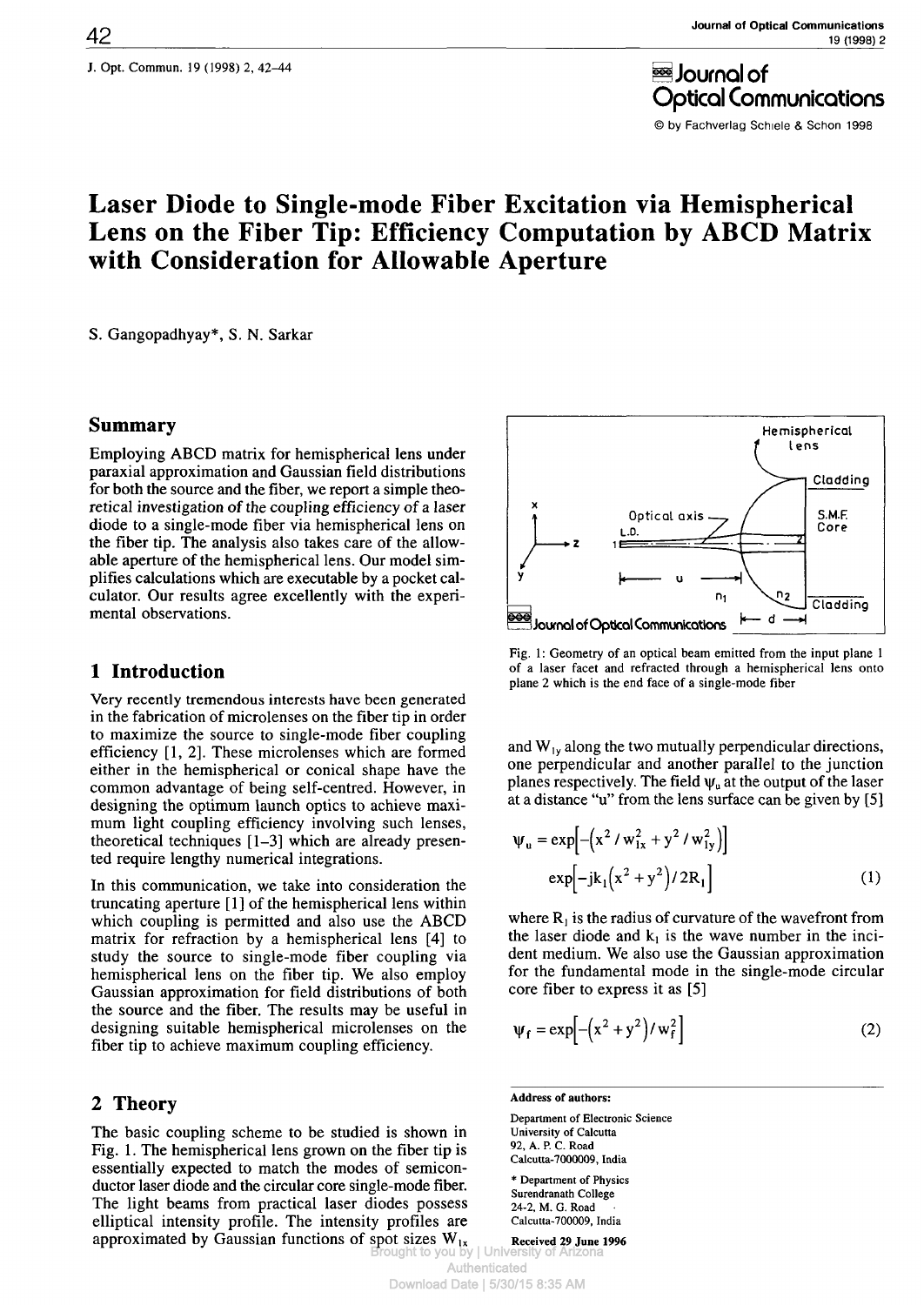where the spot size  $w_f$  can be approximated by [6] as follows

$$
w_f = a[0.65 + 1.619/v^{1.5} + 2.879/v^6]
$$
 (3)

where "a" is the core radius and "v" is the normalised frequency given by  $k_0 a (n_{co}^2 - n_{c}^2)^{1/2}$  with  $n_{co}$  and  $n_{cl}$  being refractive indices of the core and the cladding, respeclively, and  $k_0$  being free space wave number.

The lens transformed laser field  $\psi$ , on the fiber plane 2 can be given by

$$
\Psi_{\mathbf{v}} = \exp\left[-\left(x^2 / w_{2x}^2 + y^2 / w_{2y}^2\right)\right].
$$
  
\n
$$
\exp\left[-j k_2 \left(x^2 / R_{2x} + y^2 / R_{2y}\right)/2\right]
$$
 (4)

where  $k_2$  is the wave number in the lens and  $w_{2x}$  and  $w_{2y}$ are transformed spot sizes with  $R_{2x}$  and  $R_{2y}$  being radii of curvature of the refracted wavefront in the χ and y directions respectively. In the appendix, we have shown the determination of  $w_{2x,2y}$  and  $R_{2x,2y}$  in terms of  $w_{1x,1y}$ and  $R_1$  with the help of the ABCD matrix corresponding to hemispherical lens on the tip of the fiber. Further, the coupling efficiency for source to single-mode fiber via hemispherical lens on the fiber tip is given by the overlap integral [7]

$$
\eta_{o} = \frac{\left| \iint \psi_{v} \psi_{f}^{*} dxdy \right|^{2}}{\iint |\psi_{v}|^{2} dxdy \iint |\psi_{f}|^{2} dxdy}
$$
(5)

Now using (2) and (4) in (5), we obtain

$$
\eta_{o} = 4w_{2x}w_{2y}w_{f}^{2}/
$$
  
\n
$$
\left(\left(w_{f}^{2} + w_{2x}^{2}\right)^{2} + \left(k_{2}^{2}w_{f}^{4}w_{2x}^{4}\right)/\left(4R_{2x}^{2}\right)\right]^{0.5}
$$
  
\n
$$
\cdot \left[\left(w_{f}^{2} + w_{2y}^{2}\right)^{2} + \left(k_{2}^{2}w_{f}^{4}w_{2y}^{4}\right)/\left(4R_{2y}^{2}\right)\right]^{0.5}\right]
$$
(6)

#### **2.1 Coupling due to allowable aperture**

The performance of a hemispherical lens is seriously impaired due to its limited aperture within which transmission is permitted. The radius  $\rho_c$  beyond which transmission is not allowed corresponds to the grazing angle of incidence and is shown in [1] with proper explanations as

$$
\rho_c = (n_1 R_L) / n_2 \tag{7}
$$

where  $n_1$  and  $n_2$  are refrative indices of the incident medium and hemispherical lens, respectively.

Accordingly the corrected efficiency η will be the product of  $η_0$  and lens transmittivity factor T which is given by [1]

$$
T = \frac{\int_{0}^{\rho_{\epsilon}} |\psi_{f}t|^{2} r dr}{\int_{0}^{\infty} |\psi_{f}|^{2} r dr}.
$$
 (8)

Here the transmission coefficient (t) of the lens under paraxial approximation is given by

$$
t = \frac{2(n_1 n_2)^{\frac{1}{2}}}{n_1 + n_2}.
$$
 (9)

Using  $(2)$  and  $(7)$  in  $(8)$ , we get

$$
T = t^{2} \Big[ 1 - \exp\Bigl(-2\rho_{c}^{2} / w_{f}^{2}\Bigr) \Big].
$$
 (10)

## **3 Results and discussions**

Our method based on the ABCD matrix under paraxial approximation with consideration for allowable aperture of a hemispherical lens on the fiber tip aims at simplifying the coupling efficiency calculations. The calculations can be executed by a pocket calculator. However for comparison of our analysis, we refer to the earlier work [3] where the theoretical investigations take care of the phase shift on the lens surface in both the cases of planar and spherical wave models for the incident wavefront. Parameters similar to those taken by [3] are used, namely a laser diode of wavelength 1.5  $\mu$ m with  $w_{1x} = 0.843$  μm,  $w_{1y} = 0.857$ μm and a single-mode fiber of core diameter 7.3  $\mu$ m with w<sub>f</sub> = 4.794  $\mu$ m. We also take [3] the refractive index of the microlens and t as 1.55 and 1, respectively. It is also relevant to mention here that the value of t as found from (9) is 0.9765, very close to unity. In Fig. 2 the solid curve and the dashdotted curve represent the variation of maximum coupling efficiency calculated by our formalism against the radius  $(R_L)$  of the hemispherical lens for the cases of spherical and planar wave models respectively for the incident wavefront. These curves are compared with the two theoretical curves [3], one represented by dots in the planar wave model for incident wavefront and the other represented by dashes in the spherical wave model for the incident wavefront. The experimental points [3] are represented by crosses in Fig. 2. Our curves agree



Fig. 2: Variation of maximum coupling efficiency with radius of carvature of the hemispherical lens on the fiber tip: Comparison of our theoretical results with the results of [3];  $x$  experiment [3]; — our theory based on ABCD matrix using the spherical wave model;  $-\cdot$  -• our theory based on ABCD matrix using the planar wave model; —

 $---$  theory using the spherical wave model [3];  $...$  theory using Brought to you the planar wave model [3]

**Authenticated** 

Download Date | 5/30/15 8:35 AM